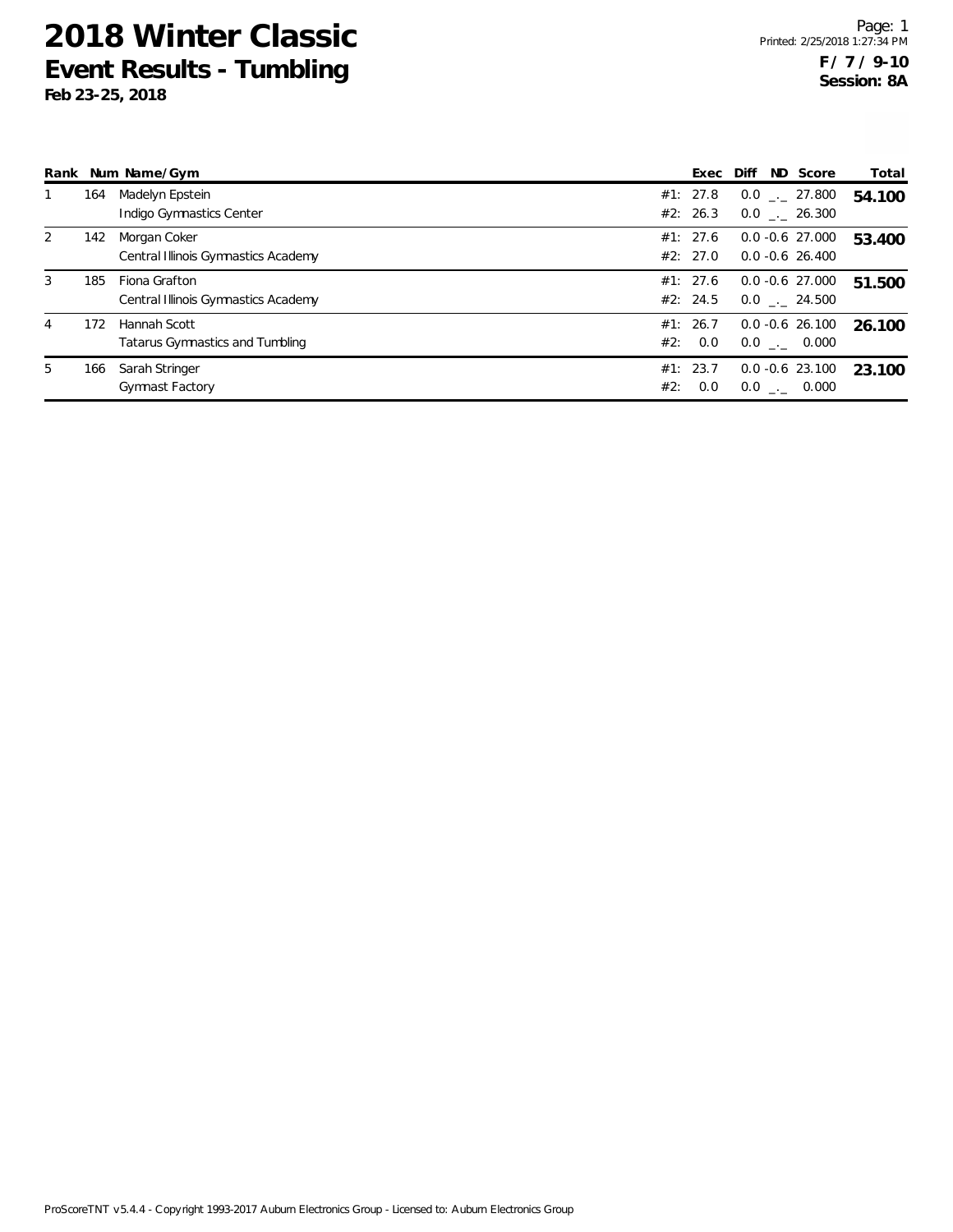|   |     | Rank Num Name/Gym               | Exec Diff |  | ND Score           | Total  |
|---|-----|---------------------------------|-----------|--|--------------------|--------|
|   | 262 | Charles Medlock                 | #1: 27.4  |  | 0.0 -0.6 26.800    | 52.900 |
|   |     | Gleasons Gymnastics Maple Grove | #2: 26.1  |  | $0.0$ _._ 26.100   |        |
| 2 | 299 | Ryan Sarti                      | #1: 25.7  |  | $0.0 - 0.6$ 25.100 | 51.500 |
|   |     | Elite Sports Complex Inc.       | #2: 26.4  |  | $0.0$ _._ 26.400   |        |
| 3 | 318 | Dylan Stringer                  | #1: 25.7  |  | $0.0$ _._ 25.700   | 49.800 |
|   |     | <b>Gymnast Factory</b>          | #2: 24.1  |  | $0.0$ _._ 24.100   |        |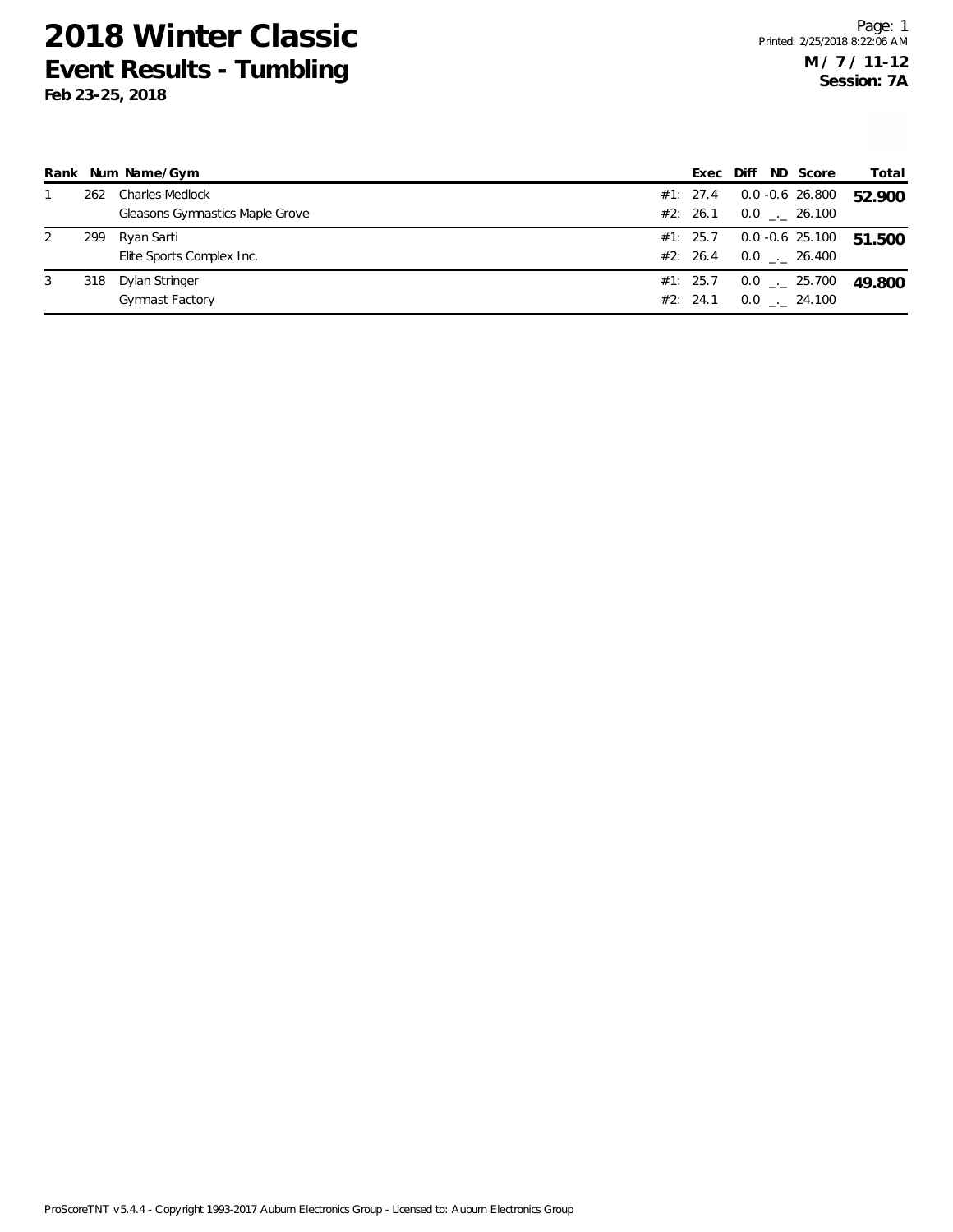|   |     | Rank Num Name/Gym                                      | Exec                 | ND Score<br>Diff                       | Total  |
|---|-----|--------------------------------------------------------|----------------------|----------------------------------------|--------|
|   | 237 | Gabrielle Naasz<br>Central Illinois Gymnastics Academy | #1: 29.1<br>#2: 24.6 | $0.0$ _._ 29.100<br>$0.0$ . 24.600     | 53.700 |
| 2 | 329 | Jenna Mullins<br>Gymnastics Etc.                       | #1: 24.9<br>#2: 26.1 | $0.0$ . 24.900<br>$0.0 - 0.6$ 25.500   | 50.400 |
| 3 | 285 | Anna Twork<br>Troy Gymnastics                          | #1: 25.5<br>#2: 21.9 | $0.0$ _._ 25.500<br>$0.0$ . 21.900     | 47.400 |
| 4 | 249 | Kate Moody<br><b>Gymnast Factory</b>                   | #1: 24.6<br>#2: 23.1 | $0.0$ _._ 24.600<br>$0.0 - 0.6$ 22.500 | 47.100 |
| 5 | 200 | Cydney Collins<br>Central Illinois Gymnastics Academy  | #1: 28.6<br>#2: 12.9 | $0.0$ _. 28.600<br>$0.0$ _. 12.900     | 41.500 |
| 6 | 328 | Amanda Abraham<br>Mills Gymnastics USA                 | #1: 26.2<br>#2: 11.3 | $0.0 - 0.6$ 25.600<br>$0.0$ . 11.300   | 36.900 |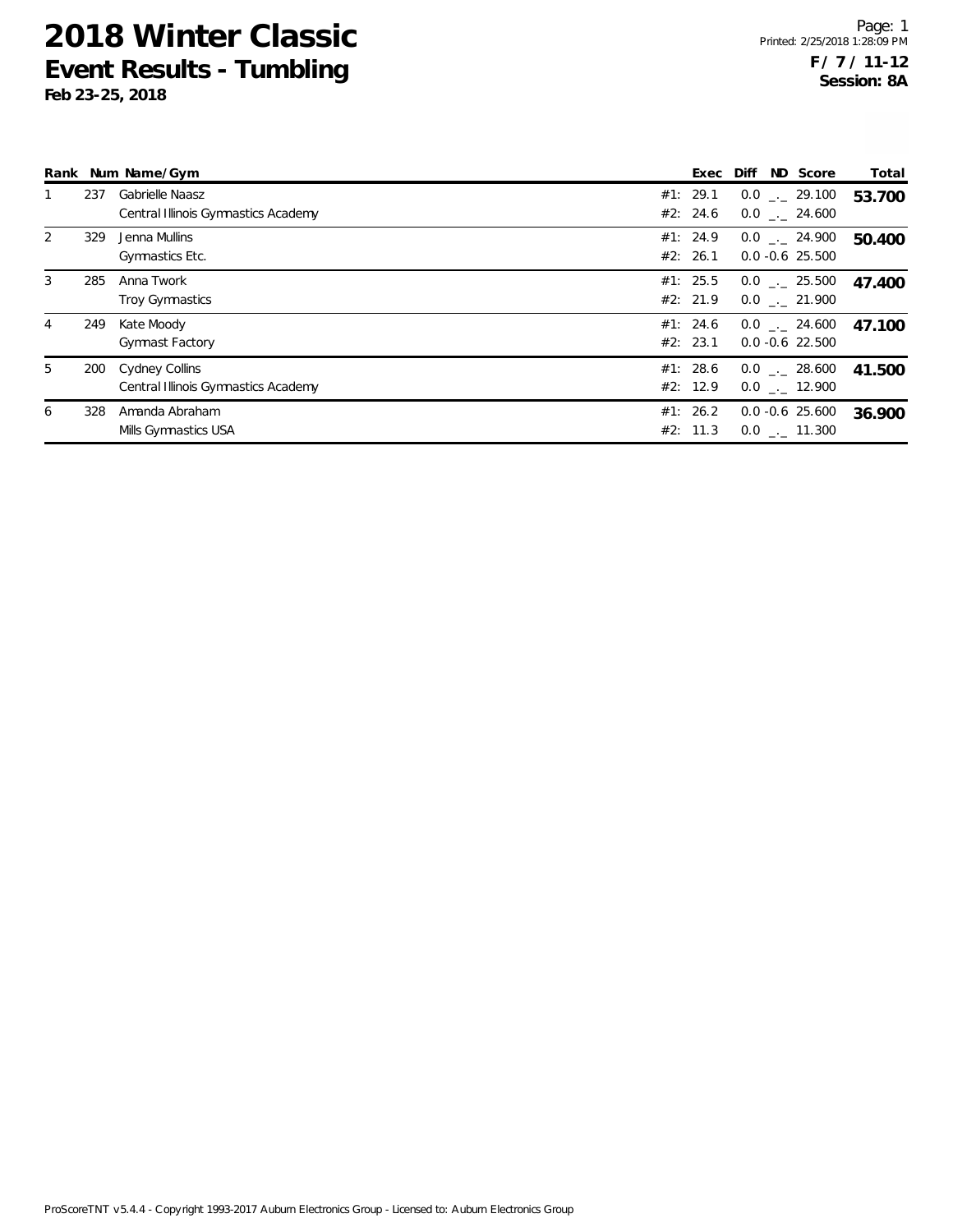|  | Rank Num Name/Gym    |  |  | Exec Diff ND Score            | Total                                 |
|--|----------------------|--|--|-------------------------------|---------------------------------------|
|  | 380 Cristian Aguirre |  |  |                               | #1: 26.4  0.0 $\ldots$ 26.400  52.200 |
|  | Integrity Athletics  |  |  | #2: 25.8 $0.0$ $_{-.}$ 25.800 |                                       |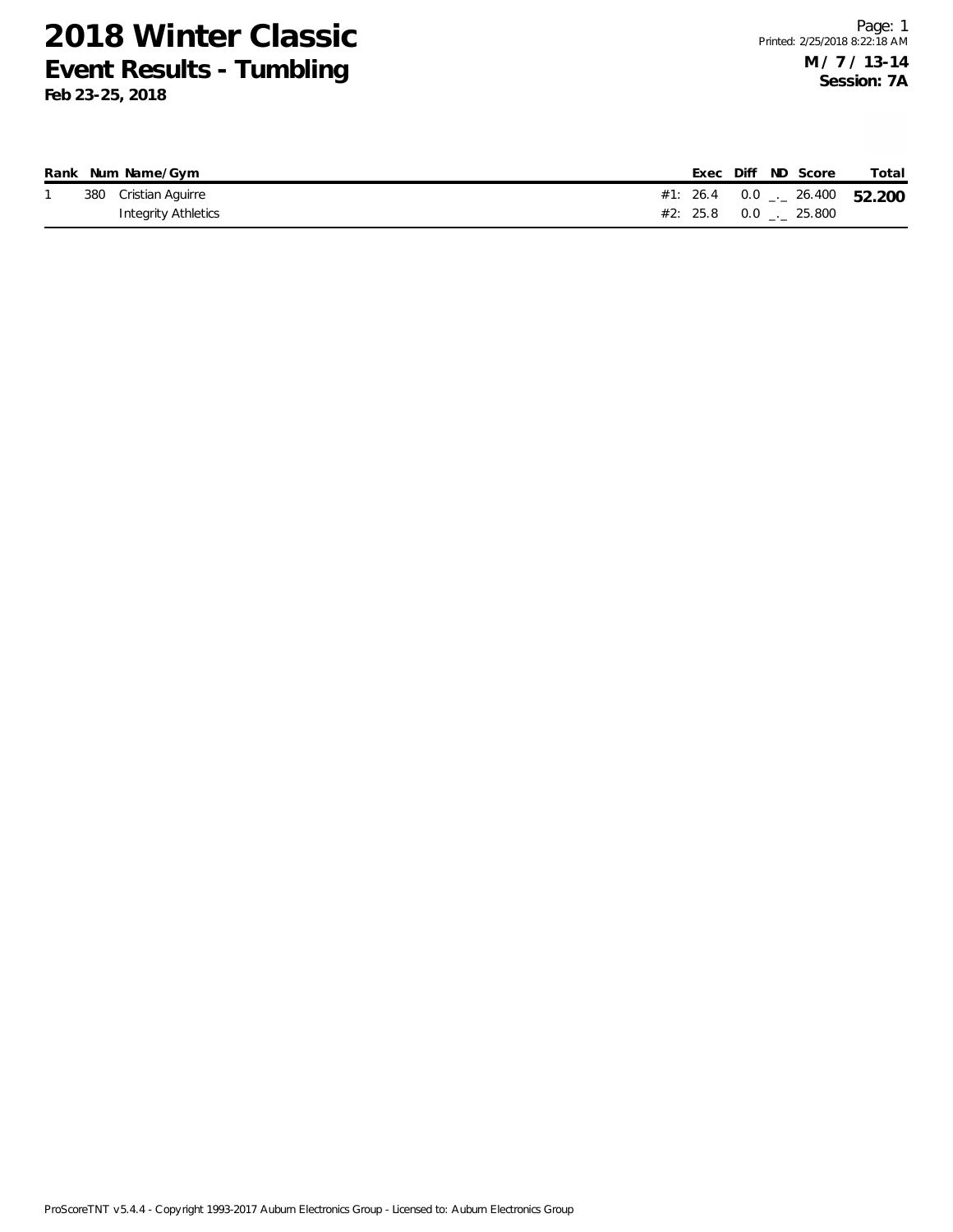| Rank |     | Num Name/Gym                                           | Exec                 | ND Score<br>Diff                          | Total  |
|------|-----|--------------------------------------------------------|----------------------|-------------------------------------------|--------|
|      | 336 | Mallory McBride<br>Central Illinois Gymnastics Academy | #1: 24.6<br>#2: 23.8 | $0.0 -0.3$ 24.300<br>$0.0 - 0.9$ 22.900   | 47.200 |
| 2    | 454 | Jule Doellman<br><b>MJM Studios</b>                    | #1: 23.5<br>#2: 23.1 | $0.0$ _._ 23.500<br>$0.0$ . 23.100        | 46.600 |
| 3    | 388 | Katherine Charlton<br>Gymnast Factory                  | #1: 22.3<br>#2: 23.0 | $0.0$ _._ 22.300<br>$0.0 - 0.6$ 22.400    | 44.700 |
| 4    | 415 | Regan Stefanoni<br>Gleasons Gymnastics Maple Grove     | #1: 22.4<br>#2: 22.2 | $0.0$ _._ 22.400<br>$0.0 - 0.9$ 21.300    | 43.700 |
| 5    | 389 | Rylie McCulloch<br>Gleasons Gymnastics Maple Grove     | #1: 21.2<br>#2: 22.0 | $0.0$ _._ 21.200<br>$0.0$ _._ 22.000      | 43.200 |
| 6    | 351 | Lauren Deighan<br><b>Troy Gymnastics</b>               | #1: 19.7<br>#2: 23.4 | $0.0$ _._ 19.700<br>$0.0 - 0.6$ 22.800    | 42.500 |
|      | 466 | Ellie Deighan<br><b>Troy Gymnastics</b>                | #1: 22.3<br>#2: 20.0 | $0.0$ $_{-}$ 22.300<br>$0.0 - 0.6$ 19.400 | 41.700 |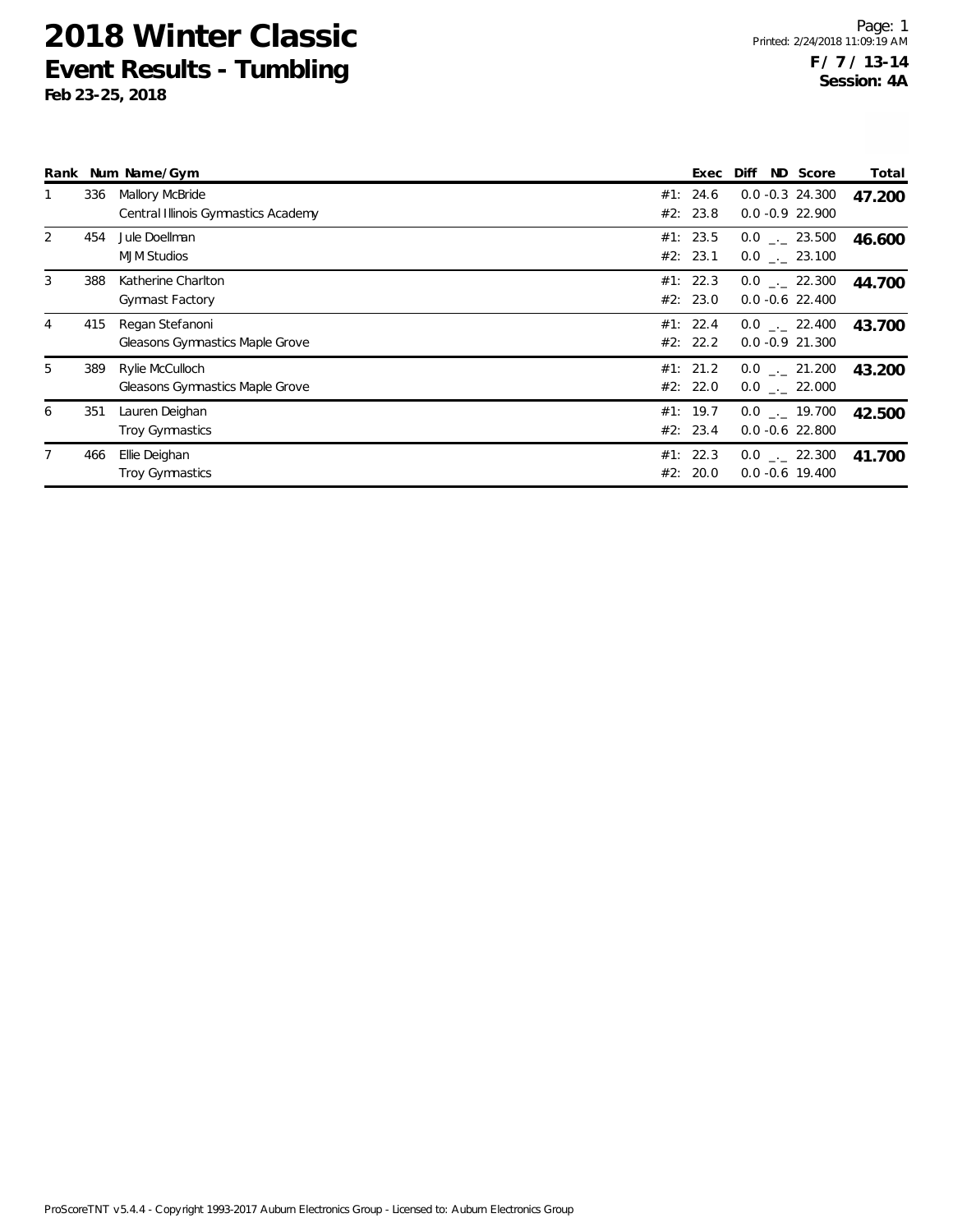|  | Rank Num Name/Gym  |  |  | Exec Diff ND Score                 | Total                               |
|--|--------------------|--|--|------------------------------------|-------------------------------------|
|  | 587 Jared Oglesby  |  |  |                                    | #1: 23.5  0.0  -0.2  23.300  48.900 |
|  | Amplify Gymnastics |  |  | $\#2: 25.8 \qquad 0.0 -0.2 25.600$ |                                     |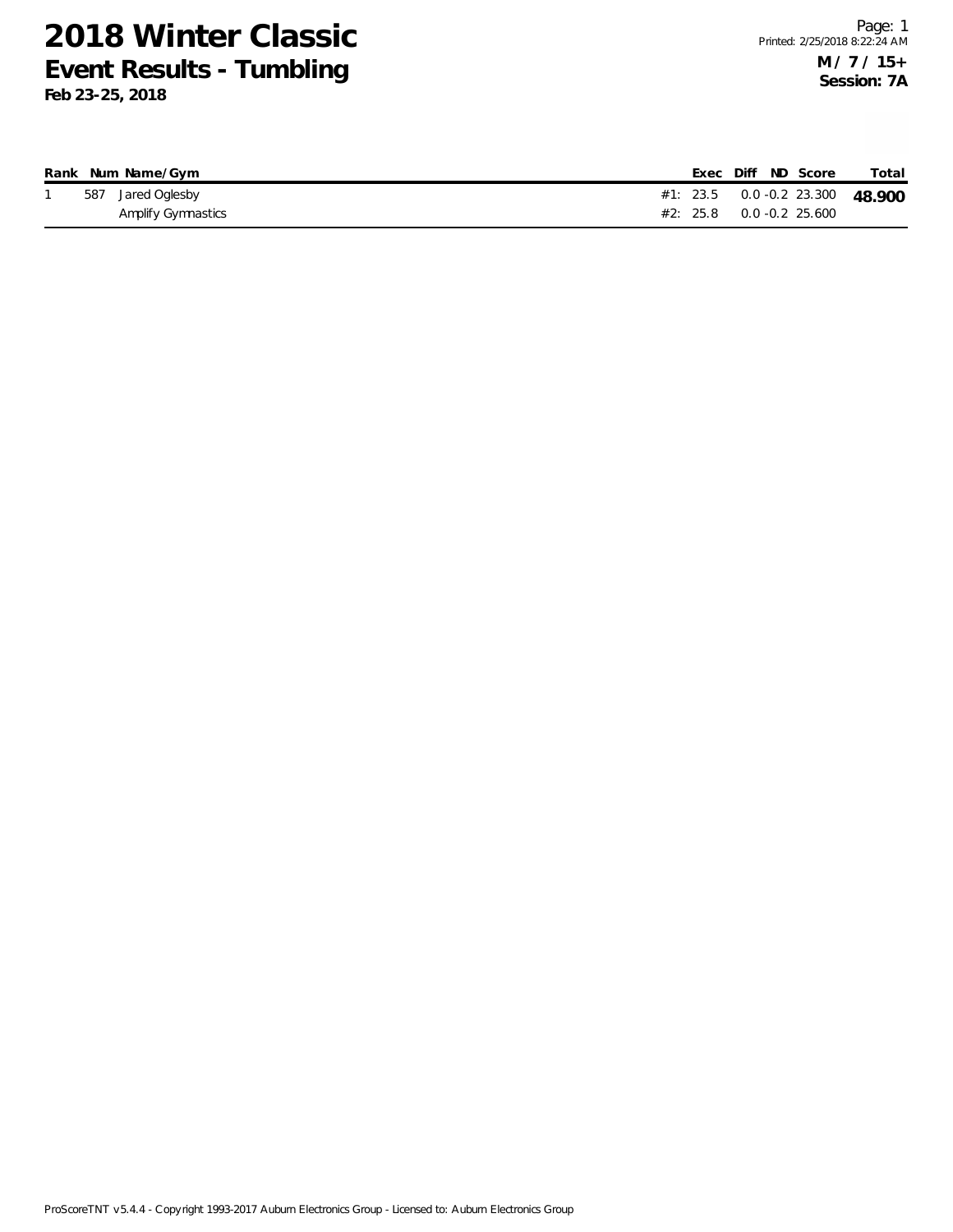|   |     | Rank Num Name/Gym                                    | Exec                 | Diff               | ND Score                                 | Total  |
|---|-----|------------------------------------------------------|----------------------|--------------------|------------------------------------------|--------|
|   | 581 | Sophie Duesman<br>The Palaestra                      | #1: 25.9<br>#2: 25.0 |                    | $0.0$ _._ 25.900<br>$0.0$ _._ 25.000     | 50.900 |
| 2 | 659 | Amira Dehmani<br><b>Integrity Athletics</b>          | #1: 25.7<br>#2: 24.7 |                    | $0.0$ . 25.700<br>$0.0 - 0.9$ 23.800     | 49.500 |
| 3 | 580 | Teyah Longtin<br>For the Kidz                        | #1: 25.5<br>#2: 25.2 |                    | $0.0 - 0.9$ 24.600<br>$0.0 - 0.6$ 24.600 | 49.200 |
| 4 | 566 | Allison Claybaugh<br>Gleasons Gymnastics Maple Grove | #1: 24.9<br>#2: 23.6 | $0.0 - 0.9$ 22.700 | $0.0$ _._ 24.900                         | 47.600 |
| 5 | 583 | Arielle Pickergin<br>Gleasons Gymnastics Maple Grove | #1: 25.5<br>#2: 19.9 |                    | $0.0$ _._ 25.500<br>$0.0$ _. 19.900      | 45.400 |
| 6 | 724 | Mary-Hollis Martin<br><b>FlipCity South</b>          | #1: 22.1<br>#2: 21.1 |                    | $0.0$ _._ 22.100<br>$0.0$ . 21.100       | 43.200 |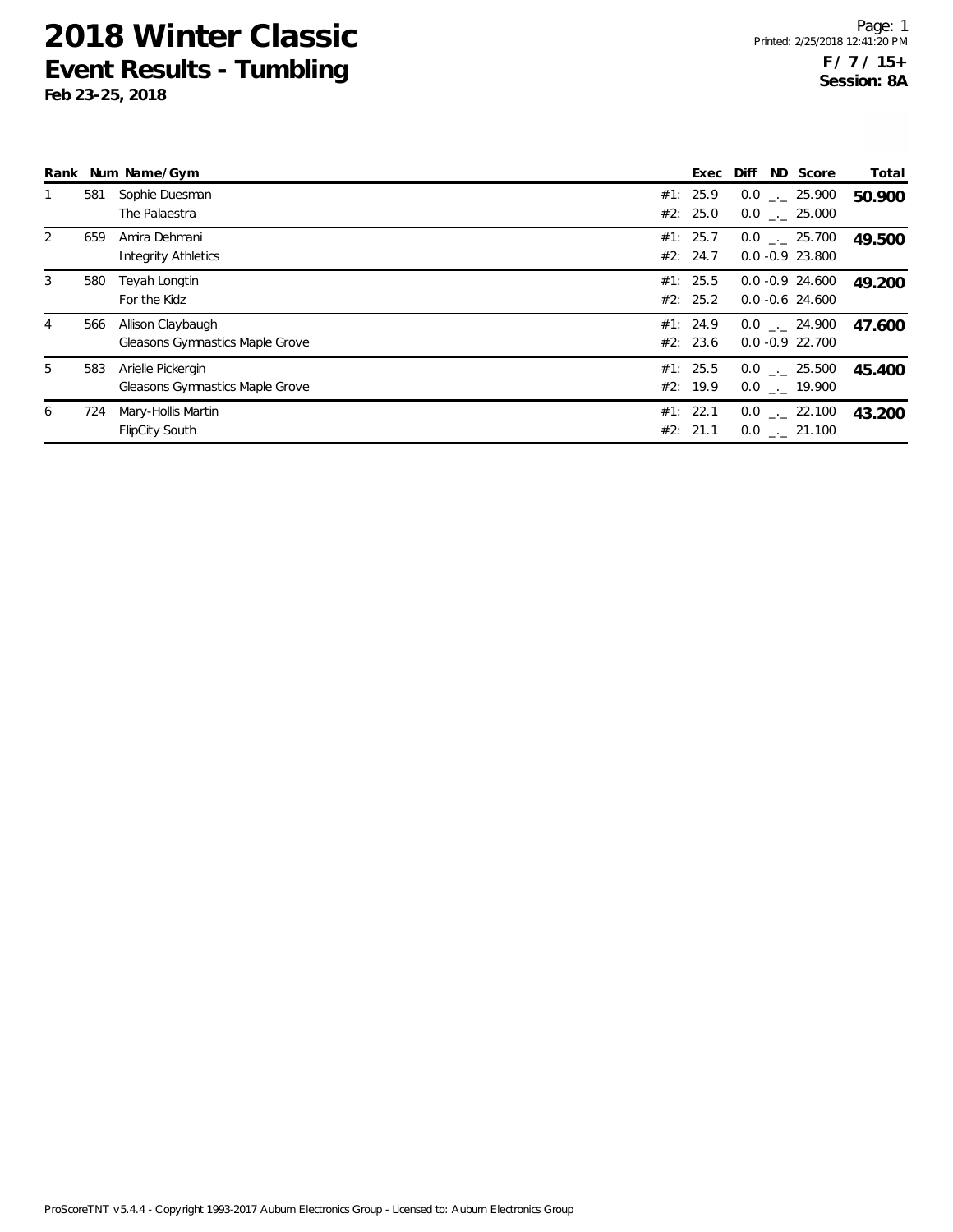|  | Rank Num Name/Gym    |  |  | Exec Diff ND Score             | Total                                      |
|--|----------------------|--|--|--------------------------------|--------------------------------------------|
|  | 148 Aiden Shackleton |  |  |                                | #1: 26.2  1.6 $\frac{1}{2}$ 27.800  57.500 |
|  | Midwest Training     |  |  | $#2: 27.8$ 1.9 $\ldots$ 29.700 |                                            |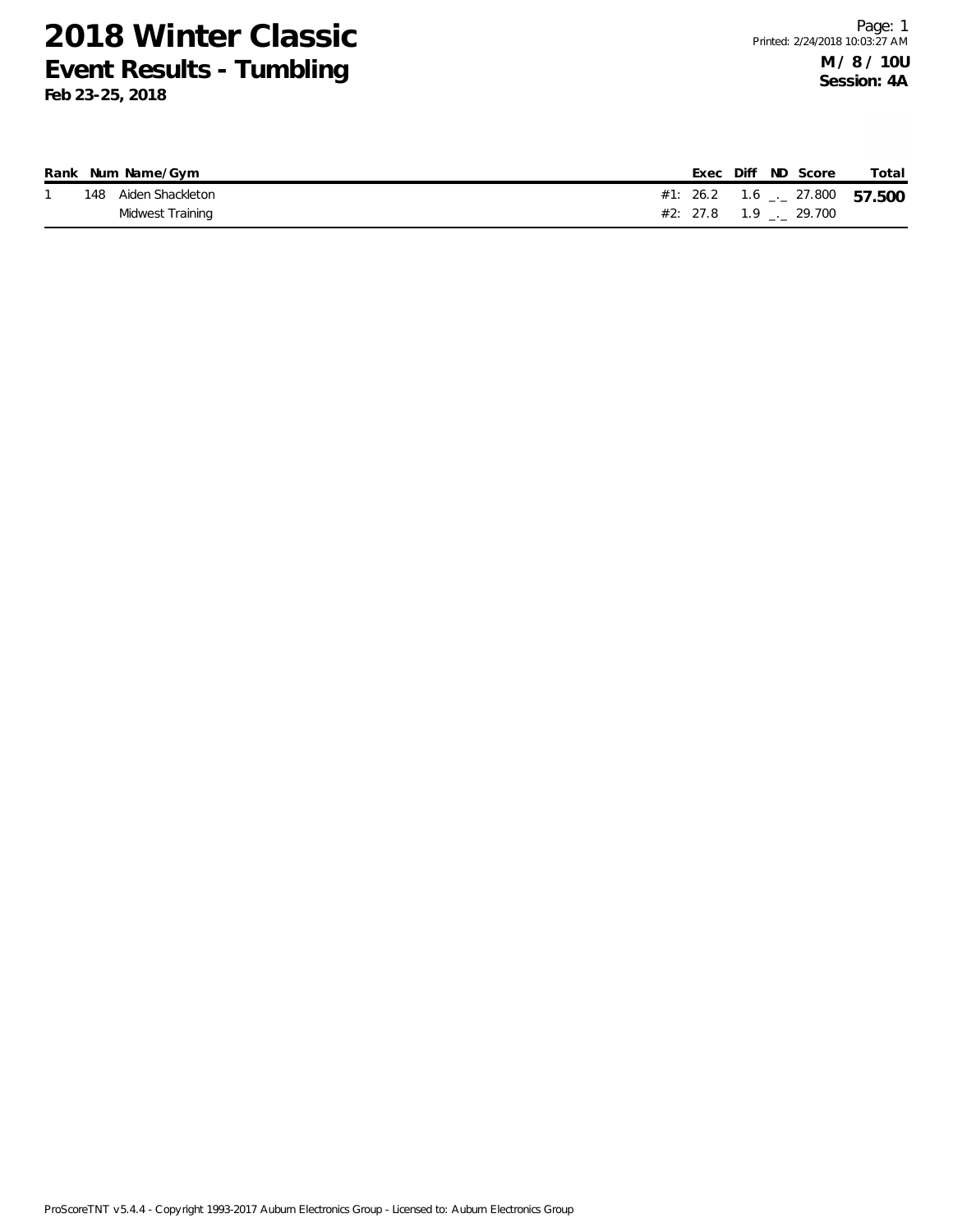|     | Rank Num Name/Gym               |  | Exec Diff ND Score                   |  | Total                                    |
|-----|---------------------------------|--|--------------------------------------|--|------------------------------------------|
| 179 | Jenny Girbert                   |  |                                      |  | #1: 23.5  1.6 -0.6  24.500  51.200       |
|     | Tatarus Gymnastics and Tumbling |  | #2: 24.9 1.8 . 26.700                |  |                                          |
| 187 | Ava Huffman                     |  |                                      |  | #1: 22.9 1.7 $\frac{1}{2}$ 24.600 51,000 |
|     | Tennessee Elite Gymnastics      |  | $\#2: 24.5 \qquad 1.9 \qquad 26.400$ |  |                                          |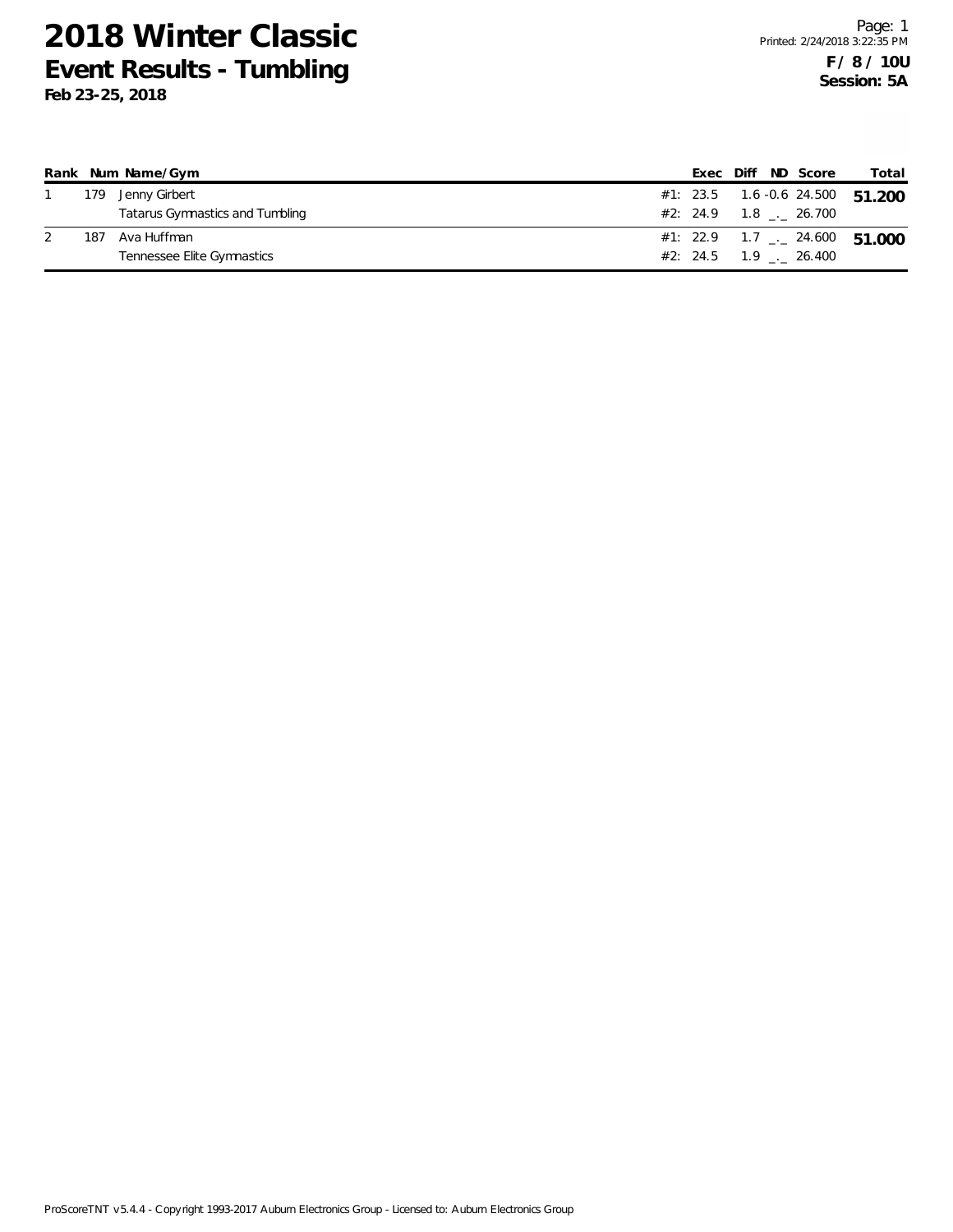|  | Rank Num Name/Gym          |  |  | Exec Diff ND Score           | Total                           |
|--|----------------------------|--|--|------------------------------|---------------------------------|
|  | 324 Lars Schaefer          |  |  |                              | #1: 23.8 $1.6$ $-25.400$ 47,900 |
|  | Gleasons Gymnastics School |  |  | $\#2$ : 21.3 1.8 -0.6 22.500 |                                 |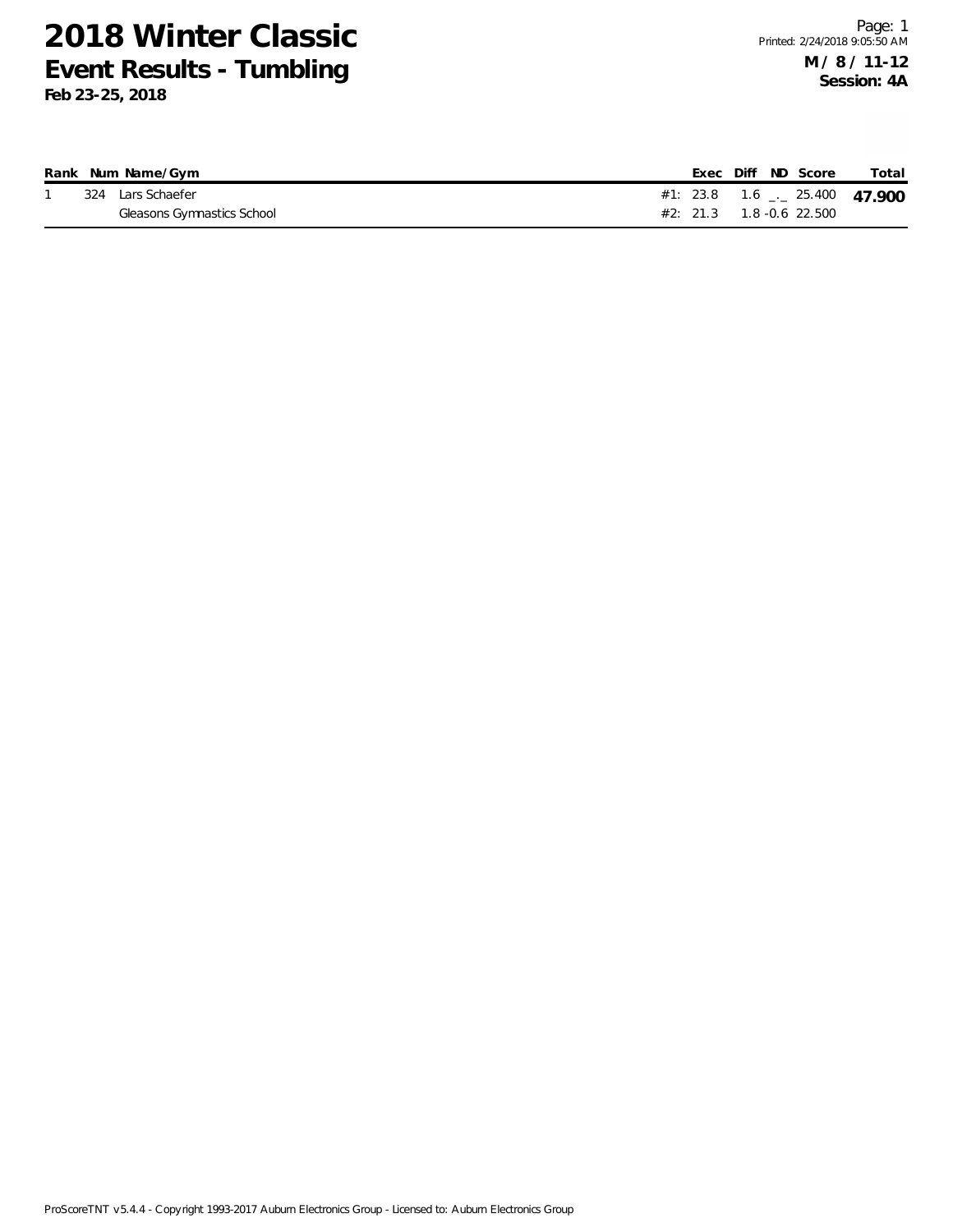|   |     | Rank Num Name/Gym                                       | Exec                 | Diff | ND Score                                                     | Total  |
|---|-----|---------------------------------------------------------|----------------------|------|--------------------------------------------------------------|--------|
|   | 235 | Amelia Gasper<br>Central Illinois Gymnastics Academy    | #1: 28.2<br>#2: 25.8 |      | $1.8$ $_{\sim}$ 30.000<br>$2.1$ $_{\leftarrow}$ 27.900       | 57.900 |
| 2 | 267 | Georgia Cappas<br>Midwest Training                      | #1: 25.5<br>#2: 25.6 |      | $1.6$ $_{\leftarrow}$ 27.100<br>$1.9$ $_{\leftarrow}$ 27.500 | 54.600 |
| 3 | 334 | Secret Carroll<br>Maximum Athletics                     | #1: 25.4<br>#2: 25.3 |      | $1.7$ $_{\sim}$ 27.100<br>$2.0$ $_{\leftarrow}$ 27.300       | 54.400 |
| 4 | 333 | Jacqueline Kent<br>Elite Sports Complex Inc.            | #1: 25.0<br>#2: 25.3 |      | $1.6$ $_{\sim}$ 26.600<br>$1.9$ $_{\leftarrow}$ 27.200       | 53.800 |
| 5 | 290 | Abigayle Pelton<br>Sonshine Gymnastics                  | #1: 24.5<br>#2: 22.3 |      | $1.6$ $_{\sim}$ 26.100<br>$1.9$ $_{\leftarrow}$ 24.200       | 50.300 |
| 6 | 266 | <b>Emily Landers</b><br><b>Top Star Training Center</b> | #1: 23.5<br>#2: 23.6 |      | 1.6 -0.6 24.500<br>1.9 -0.6 24.900                           | 49.400 |
|   | 315 | Sierra Wilson<br>Eagle Gymnastics Academy               | #1: 23.4<br>#2: 22.8 |      | $1.6 - 0.6$ 24.400<br>1.9 -0.6 24.100                        | 48.500 |
| 8 | 286 | Holly Richardson<br>Airborne Gymnastics and Dance       | #1: 21.5<br>#2: 21.7 |      | $1.6 - 0.6$ 22.500<br>$0.9$ $_{\leftarrow}$ 22.600           | 45.100 |
| 9 | 263 | Logan Speight<br>Ultimate Air                           | #1: 21.3<br>#2: 19.7 |      | $1.6 - 0.6$ 22.300<br>$1.8$ $_{\leftarrow}$ 21.500           | 43.800 |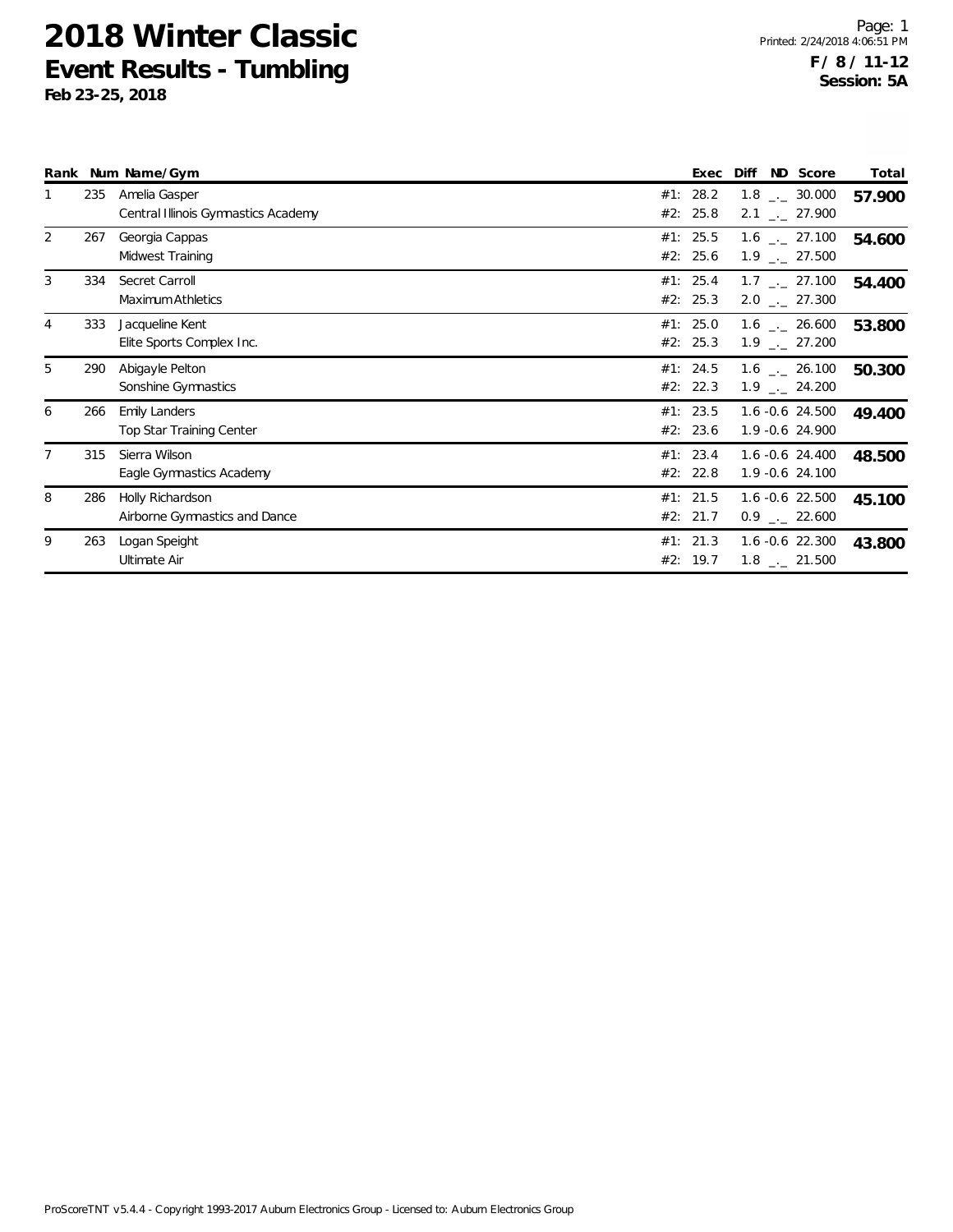|   |     | Rank Num Name/Gym                               | Exec Diff            | ND Score                                               | Total  |
|---|-----|-------------------------------------------------|----------------------|--------------------------------------------------------|--------|
|   | 391 | Jayce Percival<br><b>Gymnast Factory</b>        | #1: 23.8<br>#2: 23.6 | $1.6$ $_{\sim}$ 25.400<br>$2.1$ $_{-}$ 25.700          | 51.100 |
| 2 | 427 | Brycen Young<br>Gleasons Gymnastics Maple Grove | #1: 24.8<br>#2: 22.7 | $2.1$ $_{-}$ 26.900<br>$1.2$ $_{\leftarrow}$ 23.900    | 50.800 |
| 3 | 475 | Caleb Cypher<br>For the Kidz                    | #1: 23.9<br>#2: 23.1 | $1.6$ $_{\sim}$ 25.500<br>$1.9$ $_{\leftarrow}$ 25.000 | 50.500 |
| 4 | 462 | Jack Donigian<br>Troy Gymnastics                | #1: 23.3<br>#2: 23.7 | 1.6 -0.3 24.600<br>1.9 -0.6 25.000                     | 49.600 |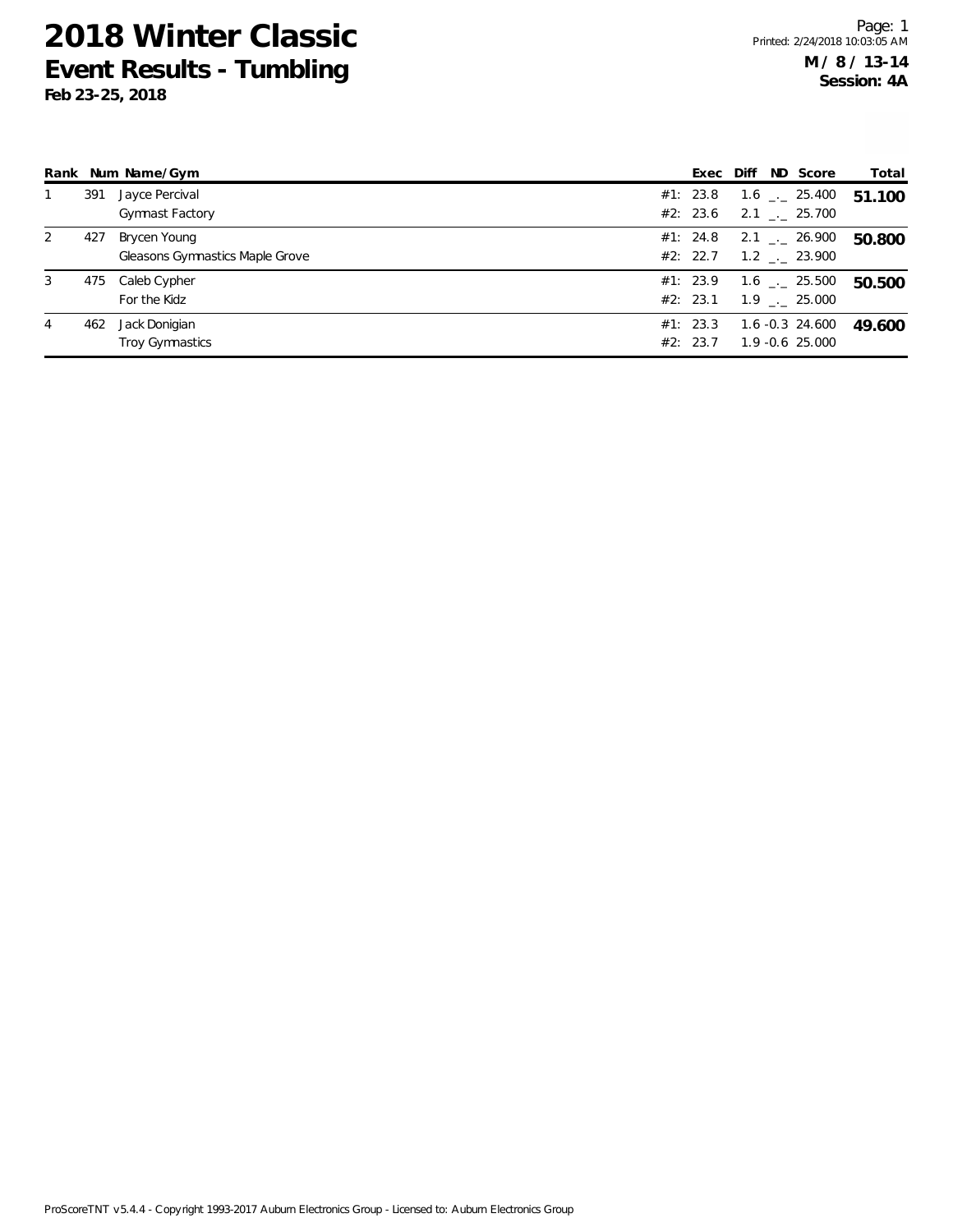|    |     | Rank Num Name/Gym               |     | Exec     | Diff ND Score                | Total  |
|----|-----|---------------------------------|-----|----------|------------------------------|--------|
| 1  | 348 | Emma Speck                      |     | #1: 27.1 | $1.7$ _ 28.800               | 57.100 |
|    |     | Midwest Training                | #2: | 25.6     | $2.7$ $_{\leftarrow}$ 28.300 |        |
| 2  | 473 | Chloe Harnar                    |     | #1: 25.6 | $1.6$ - 27.200               | 54.700 |
|    |     | <b>Amplify Gymnastics</b>       |     | #2: 25.5 | $2.0$ _ 27.500               |        |
| 3  | 355 | Ava Binkowski                   |     | #1: 26.1 | $1.6$ $_{-1}$ 27.700         | 53.900 |
|    |     | Elite Sports Complex Inc.       | #2: | 24.9     | 1.9 -0.6 26.200              |        |
| 4  | 412 | Sage Duggin                     | #1: | 24.5     | $1.6$ $_{\leftarrow}$ 26.100 | 51.700 |
|    |     | Sonshine Gymnastics             |     | #2: 24.0 | 1.8 -0.2 25.600              |        |
| 5T | 435 | Clara O'Mara                    |     | #1: 24.5 | 1.6 -0.6 25.500              | 51.300 |
|    |     | Indigo Gymnastics Center        |     | #2: 24.3 | 2.1 -0.6 25.800              |        |
| 6T | 489 | Kailyn Brzozowski               |     | #1: 25.1 | $1.6$ _ 26.700               | 51.300 |
|    |     | Champions Westlake              |     | #2: 22.7 | $1.9$ $_{\leftarrow}$ 24.600 |        |
| 7T | 452 | Gracie Mitchell                 |     | #1: 25.7 | $1.8$ $_{\leftarrow}$ 27.500 | 51.300 |
|    |     | The Flip Shop                   |     | #2: 22.0 | 2.1 -0.3 23.800              |        |
| 8  | 363 | Abryannah Stayton               |     | #1: 24.0 | $1.6$ $_{\leftarrow}$ 25.600 | 51.100 |
|    |     | <b>Amplify Gymnastics</b>       | #2: | 23.4     | $2.1$ $_{-1}$ 25.500         |        |
| 9  | 429 | Sadie Bridge                    |     | #1: 24.9 | $1.6$ _ 26.500               | 50.800 |
|    |     | Eagle Gymnastics Academy        |     | #2: 23.0 | 1.9 -0.6 24.300              |        |
| 10 | 458 | Corinne Kear                    | #1: | 24.1     | 1.6 $_{-}$ 25.700            | 49.900 |
|    |     | Tatarus Gymnastics and Tumbling |     | #2: 22.4 | $1.8$ $_{\leftarrow}$ 24.200 |        |
| 11 | 390 | Emily Williamson                | #1: | 22.2     | 1.6 -0.3 23.500              | 47.700 |
|    |     | Tatarus Gymnastics and Tumbling | #2: | 22.9     | 1.9 -0.6 24.200              |        |
| 12 | 357 | Katherine Ballard               |     | #1: 21.8 | 1.6 -0.6 22.800              | 45.200 |
|    |     | <b>Troy Gymnastics</b>          |     | #2: 21.1 | 1.9 -0.6 22.400              |        |
| 13 | 490 | Gianna Bobrowski                |     | #1: 22.5 | $1.6 - 3.0$ 21.100           | 44.000 |
|    |     | Indigo Gymnastics Center        |     | #2: 21.0 | $1.9$ $_{-}$ 22.900          |        |
| 14 | 441 | Elisha Puckett                  | #1: | 24.3     | 1.5 -6.0 19.800              | 43.800 |
|    |     | Sonshine Gymnastics             |     | #2: 22.7 | 1.9 -0.6 24.000              |        |
| 15 | 495 | <b>Ivy Allen</b>                |     | #1: 22.7 | $1.6$ _ 24.300               | 40.800 |
|    |     | Let It Shine Gymnastics         |     | #2: 21.5 | $1.6 - 6.6$ 16.500           |        |
| 16 | 433 | Lindsay Lucas                   |     | #1: 19.5 | $1.0$ $_{\leftarrow}$ 20.500 | 37.200 |
|    |     | Troy Gymnastics                 |     | #2: 15.9 | $0.8$ $_{\leftarrow}$ 16.700 |        |
| 17 | 337 | Kadence Curry                   | #1: | 12.6     | $0.5$ $_{-}$ 13.100          | 29.900 |
|    |     | Maximum Athletics               |     | #2: 16.1 | $0.7$ $_{-}$ 16.800          |        |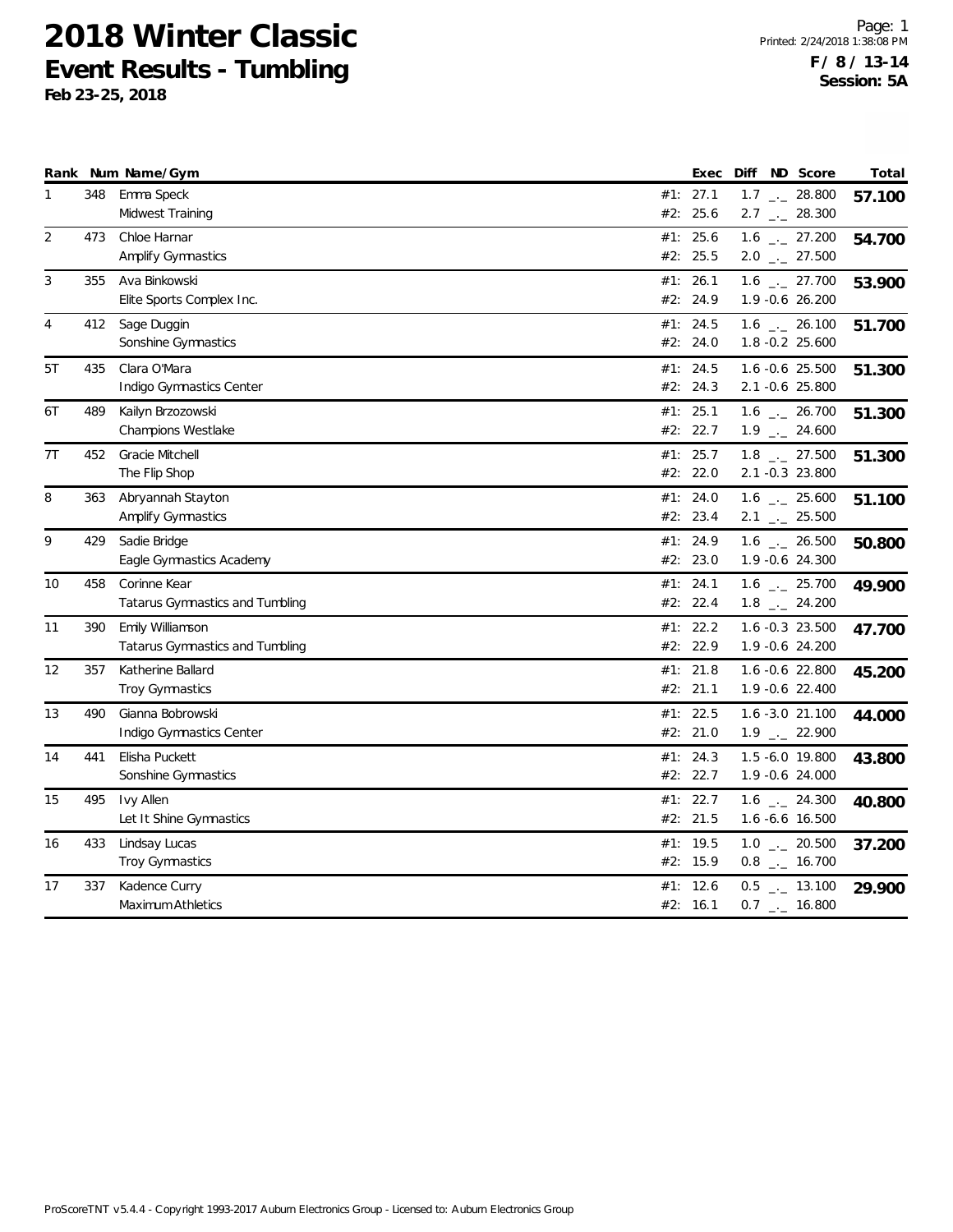|   |     | Rank Num Name/Gym                                      | Exec Diff            |  | ND Score                                     | Total  |
|---|-----|--------------------------------------------------------|----------------------|--|----------------------------------------------|--------|
|   | 826 | Jett Lively<br>World Champions Centre                  | #1: 27.2<br>#2: 25.9 |  | $1.9$ $_{\sim}$ 29.100<br>2.4 . 28.300       | 57.400 |
| 2 | 557 | Merrill Hunter<br>Team Legacy (Coach Patty Gymnastics) | #1: 26.0<br>#2: 25.8 |  | 1.6 . 27.600<br>2.3 . 28.100                 | 55.700 |
| 3 | 585 | Kyle Allen<br><b>MJM Studios</b>                       | #1: 25.1<br>#2: 24.8 |  | $1.6$ $_{-}$ 26.700<br>2.0 . 26.800          | 53.500 |
| 4 | 594 | John Bernard Lovett<br>So Cal TTC                      | #1: 26.3<br>#2: 23.7 |  | 1.7 -0.9 27.100<br>2.4 -0.9 25.200           | 52.300 |
| 5 | 672 | <b>Connor Shemenski</b><br><b>Integrity Athletics</b>  | #1: 25.1<br>#2: 22.4 |  | $1.7$ $_{-}$ 26.800<br>2.0 -0.9 23.500       | 50.300 |
| 6 | 619 | Koulton Ruddle<br>For the Kidz                         | #1: 21.7<br>#2: 23.0 |  | $1.0$ $_{\leftarrow}$ 22.700<br>2.4 . 25.400 | 48.100 |